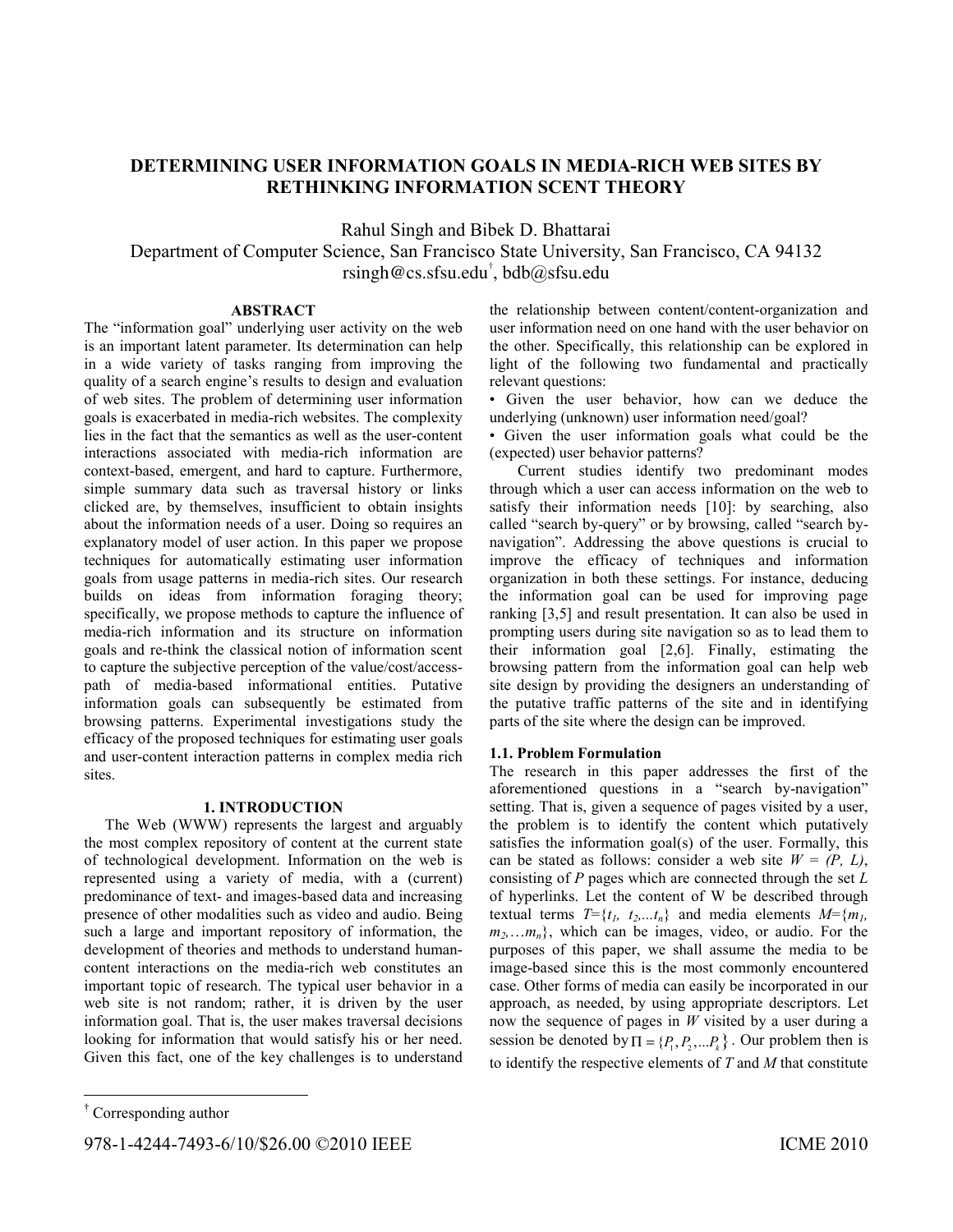the putative information goals of the user. *It may be noted that in this formulation, the information goals are implicitly user-specific in that they are defined for each browsing patterns.* Consequently, the formulation is sensitive to both user context and data context. The importance of user specificity is crucial for media-rich site content since the semantics associated with media-based information is emergent, i.e. media is endowed with meaning by placing it in context of other similar media and through user interactions [11].

#### **1.2. Overview of the Solution Framework**

Our solution involves three key ideas. First, we note that in normal usage, user actions at a site are not random. Rather, they are purposive and a consequence of the user information need and the site content and structure. Unlike the user information need, which is unknown and needs to be determined, the site content can be captured using appropriate text/media descriptors. Furthermore, the user actions at a site, e.g. traversal history or links clicked, can be obtained from the web-log and provide cues to the underlying information needs. To motivate the second point, we note that summary data regarding user actions at a site is by itself insufficient to obtain insights about the information needs of a user. Doing so requires an additional component, namely, an explanatory model of user action. The Information Foraging Theory [8] is one such model that has received significant attention. This theory considers information seeking behavior to be adaptive within the constraints of the human-information environment in which the user interacts. An important component of this model is the notion of information scent [9], which is a psychological model of how cues, such as links in a web page, are used by users to make information seeking decisions. Our third and final idea involves rethinking the notion of information scent to account for media-rich web pages and user-behavior therein.

# **2. PRIOR RESEARCH AND CHALLENGES**

In the search-by-query scenario, cumulative information related to click-behavior and anchor-link distribution available in search engine logs can be used to discern the correlation between user information goals and the query terms used by them [6]. However, in the search bynavigation scenario being considered by us, precise cues such as query-terms are unavailable. For this problem, in [8], a probabilistic model of information scent was developed using a network based spreading activation model from cognitive psychology. In [2], two algorithms called IUNIS (Inferring User Need by Information Scent) and WUFIS (Web User Flow by Information Scent) were proposed to respectively predict information goal(s) based on pages visited in a session and expected usage patterns based on information goals. The IUNIS algorithm is most directly relevant to our problem formulation. However, it was designed and tested on sites where text was the primary

(though not exclusive) modality for conveying information. To understand the behavior of IUNIS in media-rich sites, consider the user session presented in Figure 1. In this session the user viewed three web pages containing images of interacting galaxies on the SkyServer, which is an internet portal to the multi-Terabyte Sloan Digital Sky Survey, the largest digital astronomy archive to date. The SkyServer contains many media-rich sections co - 2 ntaining among others, images of galaxies, stars, and other astronomical entities. In this session, the images in the final page were of the interacting galaxies: *ugc1597*, *ngc799-800*, *ugc1077*0, *ugc08584*, *ngc428*, *arp240*, *ngc7603*. Given the specific nature of the session, it may be reasonably assumed that at least some of these galaxies were related to the user information need. On applying the IUNIS algorithm to this data, however, the top 15 putative information goals for this session were identified to be: *famous*, *place*, *tooltitle*, *quasar*, *dr1*, *active*, *collision*, *pair*, *core*, *seyfert*, *navigate*, *chart*, *ugc*, *two*, and *call*. Remarkably, none of the interacting galaxies figured in this list, even though the corresponding images occupied significant portions of the final page visited. The results highlight the need to develop techniques for determining information goals in media-rich settings.



**Fig. 1.** Thumbnails of three image dominated pages from the Skyserver which were traversed during a user session. The URLs of these pages are shown on top of the thumbnails.

#### **3. PROPOSED METHOD**

The proposed method begins with a preprocessing step which consists of two phases. In the first phase, the HTML parser (http://htmlparser.sourceforge.net) is used to extract the content of the pages and separate the informational content from the navigational and ornamental motifs. Next, if frames are present, then the contents of each frame are extracted and combined consistently; that is, corresponding sections (menus, main content, etc.) are put together. This allows the overall structure across the frames to be retained. If a page does not have well defined subsections then the entire body is used as the page content. Subsequently, three matrices are constructed; the site connectivity matrix *C*(*page*×*page*) describing the interlinking of the pages in the site, the term matrix *T*(*page*×*term*) which captures the term frequency at each page, and the media occurrence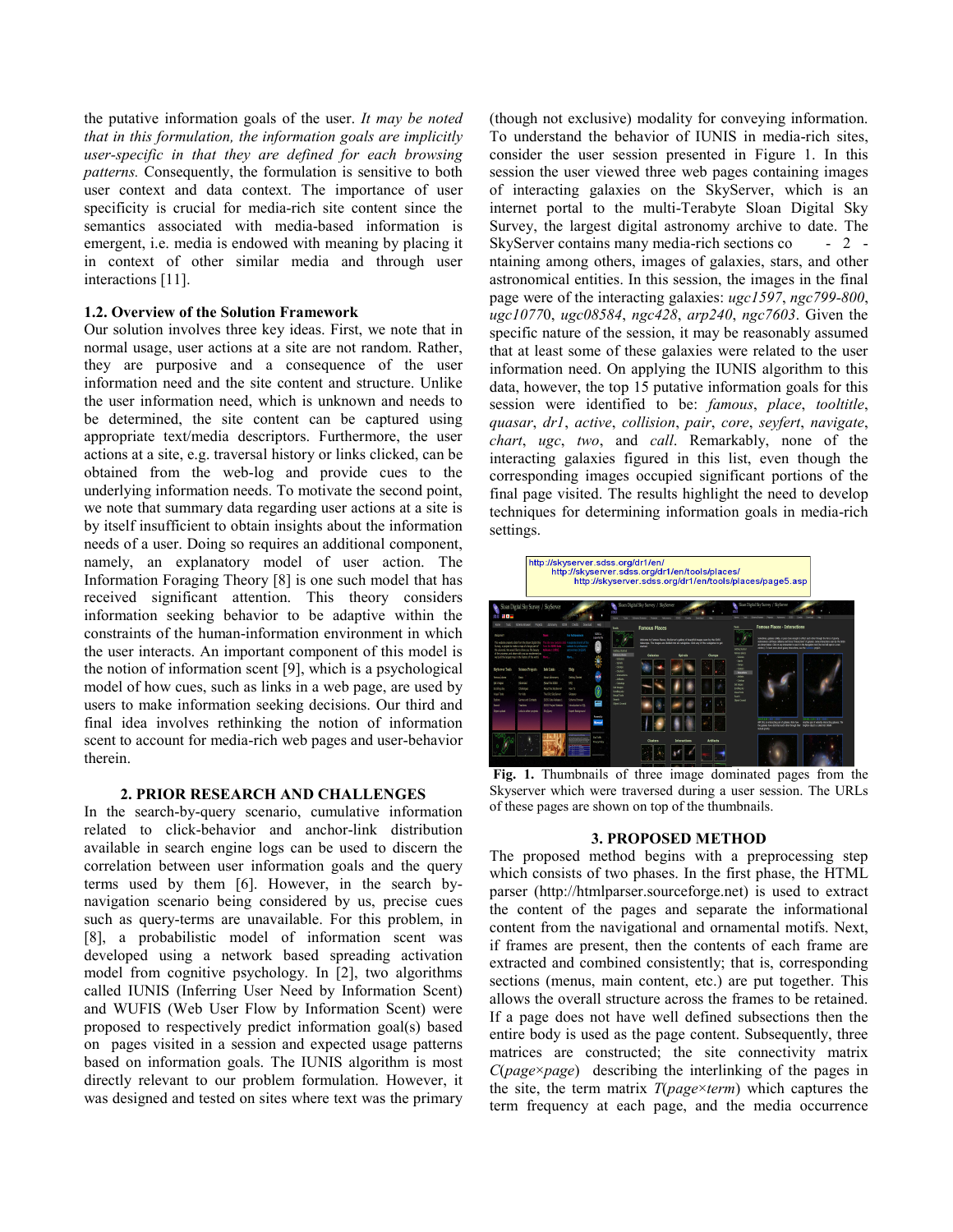matrix *M*(*page*×*media*) which captures occurrences of any media in each of the pages. In the second phase, the usage log is analyzed for user and session identification and identification of valid page access. User identification is done through unique combination of IP address and browser type. Session segmentation is based on a simple heuristic: a new session is designated when the time difference between consecutive page views from a specific IP address exceeded 30 minutes from the current access. Finally, human users are distinguished from programs such as spiders or administrator-scripts that commonly access site content using the method described in [13]. In the following subsections, we describe the key steps that occur after the preprocessing stage.

### **3.1. Text-Based Content Modeling and Description**

Textual content in a page is analyzed using a grammarless statistical method, which includes stemming and stop word filtration. A variation of the TFIDF method is used to describe the text-based content. This version, which we call DTFIDF (dynamic-TFIDF), uses a dynamic background document set in determining the weights associated with terms. If a web-page  $P_i$  is represented by a normalized term frequency vector and *P* is the set of all pages in the web site, then the DTFIDF value for each term in  $P_i$  is calculated as shown in Eq.  $(1)$ .

$$
D\,TFIDF = \left(\frac{tf}{t_{total}}\right) \times \log \left(\frac{|N|}{|\{e \mid e \in N, t \subset e\}|}\right) \tag{1}
$$

In Eq. (1) *tf* denotes the frequency of term *t* in page  $P_i$ , containing  $t_{total}$  terms. Further, *N* denotes the set of pages in *P* such that each page *e* in *N* is linked to the page *Pi*, with the links in either direction counted. Further, pages in *N* are required, in terms of their content, to be similar to *Pi*. To enforce this, a similarity score  $r_{de}$  is computed between  $P_i$ and a page *e* linked to *Pi*. The page *e* is included in *N* only if the score  $r_{de}$  exceeds a threshold  $k$ . The similarity score between two pages is determined as the Pearson correlation between their normalized term frequency vectors. In our research  $k = 0.85$ . Thus, the background set is dynamic in that it uses pages within the site that are both linked to the page being analyzed and contain similar content. In contrast to the standard formulation of inverse document frequency, Eq. (1) is more selective as it is designed to consider only those pages that are expected to be related (both contentwise and in terms of the link connectivity) to the page being analyzed. At the end of this step, each page in the web site is represented by a term vector  $T_p$  containing terms having high DTFIDF values.

#### **3.2. Image-Based Content Modeling and Description**

Media (image)-based content is another important mode for expressing information in web pages. Unfortunately, determining the semantics associated with images, even when used as part of well structured web sites is highly complicated and at the state of the art, an open problem. In our work, this challenge is ameliorated by associating with

an image its proximal text and thereby estimating the semantics associated with the image. Such an approach requires solving three sub-problems: (1) assigning meaningful text annotations to images, (2) dealing with images that are used in multiple contexts with possibly related yet different semantics associated with them, and (3) identifying images that serve only layout or navigational purposes and are consequently unrelated to the information content of the page.

For the first problem, the text associated with an image is drawn from the image URL, the ALT text attribute, page title, anchor text, and text surrounding the image. Solving the last two problems requires determining the signal-level similarity of images in a website. For images determined to be perceptually identical (or highly similar), we capture the variability in the associated semantics by combining the key-terms assigned to the corresponding images in different pages. Since images serving navigational or layout purposes tend to be re-used often and for unrelated topics, the key terms associated with them can be expected to be highly diverse. Our solution for identifying such images uses the information-entropy of the annotation associated with an image as a numeric measure of its heterogeneity. Images with annotation having high entropy are considered to be navigational/ornamental, and are excluded from subsequent analysis. This strategy requires efficiently and accurately computing the similarity of images. Color and texture are two key components of visual appearance and pre-attentive similarity. Consequently, they are used by us to compare images. Specifically, we use the JSEG [4] color/texture analysis system to segment and identify textures within the image. To characterize texture, Grey-Level Co-occurrence Matrices (GLCM) are used along with the four statistical properties: energy, entropy, contrast, and homogeneity. Additionally, a low-resolution color histogram is generated. Finally, relative size, energy, entropy, contrast, homogeneity, and the color histogram are combined to create a feature vector to describe every image. The similarity score between two images is computed as the Pearson's distance between their respective feature vectors. The maximal correlation score of 1.0 indicates identical images. Scores close to this value indicate visually similar images. The correlation threshold is a parameter that has to be established case-by-case depending on the nature of the content. For example, for the Skyserver website, we empirically established that images having correlation scores greater than 0.94 invariably captured the same or highly similar astronomical entities. For such images, corresponding key terms were combined.

#### **3.3. Accounting for the Media-Based Information**

Terms that co-occur in the term-frequency matrix and image annotations are re-weighted to ensure that the effect of image size and complexity is reflected in the term weight. Specifically, if a term *t* with frequency *f* appeared in a page *P* and in the annotation related to the image *I* of size *Ix*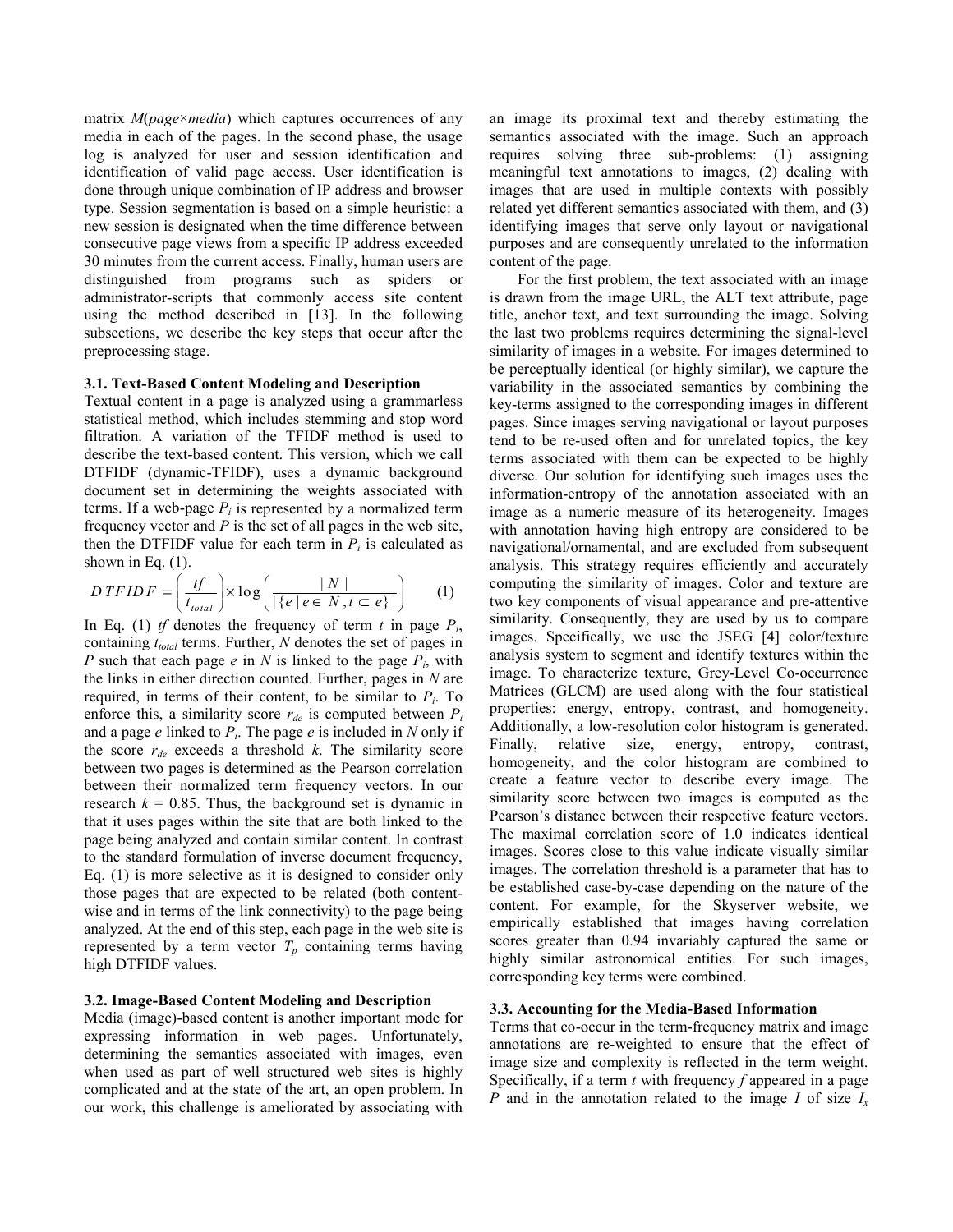pixels and texture count  $T_c$ , then the frequency of the term is re-calculated as shown in Eq. (2) below, where  $f_{new}$  denotes the updated term frequency:

$$
f_{new} = f + (\log(T_c) \times \log(I_x)) \quad (2)
$$

The purpose of term re-weighting is to increase the importance of terms that are associated with large and visually noticeable images. Essentially, this step emphasizes the contribution of media (image)-based content to the overall information content of a page. Also, the term-image association can be used to retrieve the images that constitute the information goal(s).

#### **3.4. Rethinking the Computation of Information Scent**

Information scent is the subjective perception of the value and cost of information sources obtained from proximal cues (snippets and graphics associated with the link) representing the distal content (content at the other end of a link). Using this notion, a framework for predicting user behavior can be developed by postulating that the assessment of distal content and the decision to traverse a hyperlink is taken by users based on the "scent" of the distal content expressed through proximal cues. The basic formulation for computing information scent was proposed in [7] using an associative retrieval technique, called spreading activation [1] for identifying pages related and relevant to currently viewed pages. In this formulation the content and hyperlink networks of the site are represented as graphs (called activation graphs). Given an activation graph *G*, the off-diagonal elements  $G_{ij}$  represent the strength of association between the pages *i* and *j*, and the diagonal elements are set to zero. The association strengths determine how much activation flows from one node (page) to another. Next, the dynamics of activation over discrete time steps *t* is modeled using a recursive relationship as follows:

$$
A(t) = ((1 - \gamma)I + \alpha G)A(t - 1) + E \tag{3}
$$

In Eq. (3), the vector  $E = \{E_i\}$  denotes the set of source activations being pumped into the network, *I* is the identity matrix,  $\alpha$  the decay parameter controlling the amount of activation that can spread from one node to its neighbor, and  $\gamma$  < 1 determines the relaxation of node activity back to zero when it receives no additional activation input. Information goals (terms) are determined by pumping activation through the topology matrix and multiplying the resultant activity vector by the TFIDF weights of terms in the pages. Three issues merit further analysis here. *First*, the content of a site in the above formulation is explicitly text-based. *Second*, implicit in the above formulation is the notion of *content pages*, which are pages that have greater relevance towards satisfying the user information goal than other pages in the session. Content pages are given higher weight in computing the scent [2] and identified using one of the following strategies: predefinition, treating the last pages of a session as content pages, or using page access frequency in a manner mirroring the idea of TFIDF weighting to identify pages that are common to different sessions [2]. However, these methods all have important limitations:

predefining the content pages assumes that such a distinction is possible as a consequence of web-design alone. Such a simplification becomes acutely limiting in the presence of multimedia based information owing to the emergent nature of its semantics. Similarly, treating the last page(s) of a session as the content page(s) is limiting in cases where the user has multiple information goals or is lost in the website. Finally, page access-based weighting can not capture the influence of specific user context and runs into limitations if a content page is common to a large number of sessions. The *third issue* relates to the fact that information scent propagation critically depends on the parameters α and  $\gamma$  in Eq. (3), however, there no data driven way to determine them. Moreover, [7] indicates that in highly interconnected sites, for  $\alpha > \gamma$ , the total activation does not converge and inputs of activation at any node tend to create the same pattern of activation. Unfortunately, highinterconnectivity is inherent to many modern websites.

We propose rethinking the propagation of information scent to address the above issues. Incorporating media-based semantics is addressed by us through the approach described in Section 3.3. To determine the content pages in a manner that takes into account user specificity, we note that web sites are typically organized from broad and general topics to specific information. For example, in a website such as Amazon, users proceed from a general page displaying various product categories to pages related to highly specific products. Therefore, if the browsing pattern of a specific user is considered in combination with some measure of the information specificity of pages, then, the general-tospecific nature of web site organization taken in conjunction with nature of user information seeking behavior will imply that in a purposive (i.e. non-random) browsing pattern, pages with highly specific information will typically be content pages. Given a web page *P*, represented by its unified term vector,  $T = [t_1, \ldots, t_n]$ , obtained as described in sections 3.1-3.3, we define its information specificity as the Shannon entropy of the semantic annotation of a given page:

$$
H(P) = -\sum_{i=1}^{n} p(t_i) \log_2 p(t_i)
$$
 (4)

The probabilistic importance of term  $t_i$ ,  $p(t_i)$  is calculated as show in Eq. (5), where  $w(t_i)$  represents the DTFIDF weight of the  $i^{\text{th}}$  term in  $\boldsymbol{P}$ .

$$
p(t) = w(t) / \sum_{i=1}^{n} w(t_i)
$$
 (5)

The page entropy incorporates the contribution of both image-based and text-based page content and is inversely related to the information specificity of a page. Next, the content pages are estimated as follows: given  $[P_1, \ldots, P_m]$ , with the corresponding page entropy values  $[H_1, \ldots, H_m]$ , the putative content page(s) are defined as the page(s) corresponding to the local minima of the sequence of page entropy values given the constraint that two local minima must be at least  $k+1$  steps apart unless they have similar page entropy values. The similarity threshold and *k* are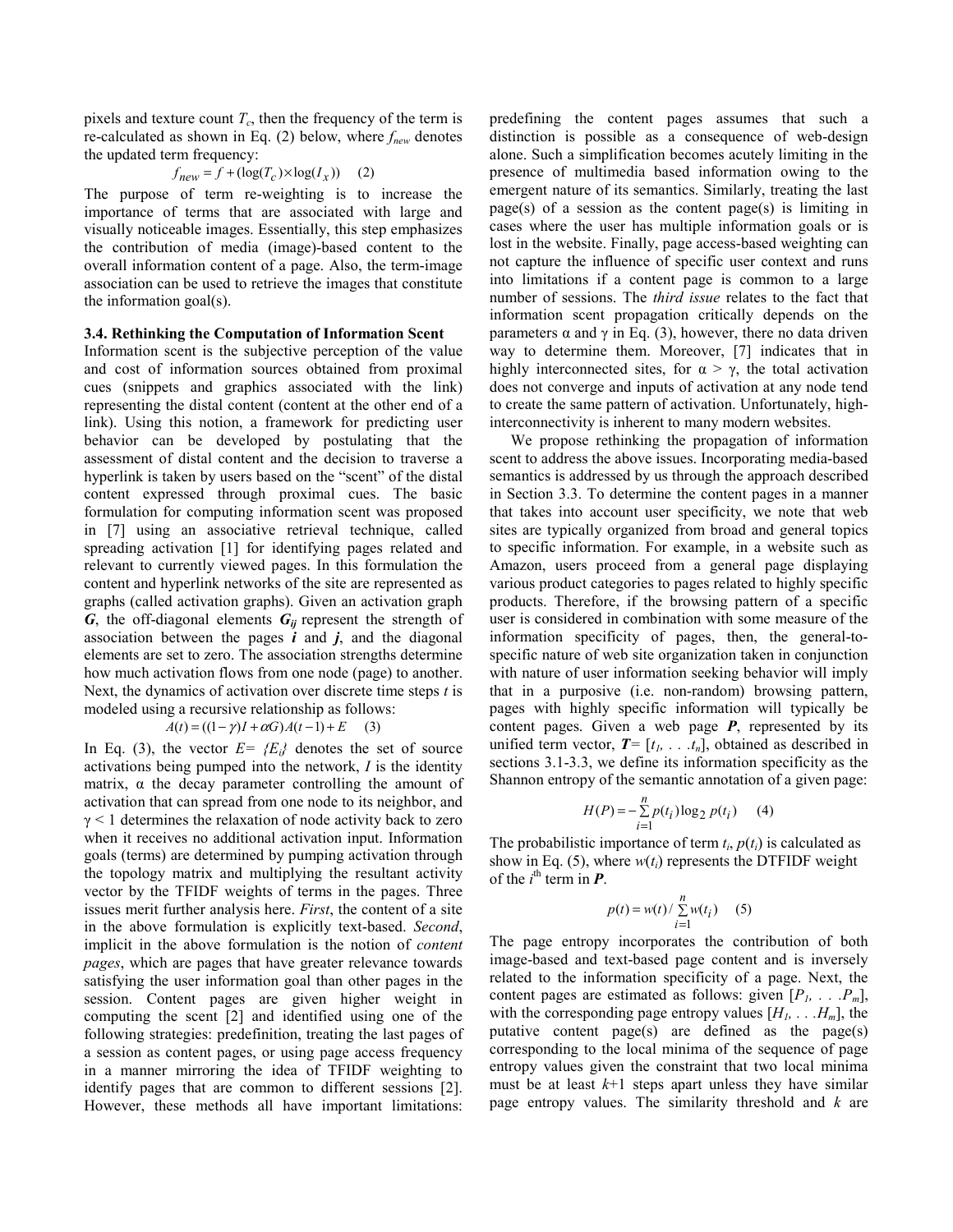predefined (we use 5% and 2 respectively in all our experiments). The sole purpose of this criterion is to avoid cluttering of content pages. If two minima occur within *k*steps of each other, then the page with the lowest entropy value is selected as the content page. Finally, terms which occur in content pages are preferentially weighted. In our experiments we increment the weight of these terms by a factor of five. For further details of this method, see [12].

To address the third issue, we begin by noting that scent propagation is manifested by re-weighting terms (information entities) based on some form of relationship between pages (e.g. the site connectivity) and the functional form driving the propagation. As opposed to Eq. (7), our approach to scent propagation is based on the actual sequence of pages  $\Pi = \{P_1, P_2, \ldots, P_k\}$  visited in a session. The sequence *П* clearly constitute the most unbiased estimation of the user perception-action as (partially) driven by the information scent. However, users may also follow a link because it serves some usability function (e.g. returning to the home page). Clearly, usability-links do not semantically relate the content of the connected pages and therefore need to be discounted during scent propagation. This is done as part of the scent propagation as follows: given a sequence of pages visited by the user in a session, the information scent is back-propagated from the child page  $P_{i+1}$  to the parent page(s) *Pi*. The strength of the propagation is based on how similar the content of these pages are, as determined by the Pearson correlation  $(d_{CP})$  between the contents of each parent page (P) and child page (C). Since *П* may include cycles, we need to ensure that a page does not backpropagate annotations to itself. Cycles can take one of two forms: a session may revisit a page and stop or it may contain multiple revisits to a page, e.g.  $\{P_1, P_2, P_3, P_2, P_4, P_6, P_7, P_8, P_9, P_9, P_{10}\}$  $P_5$ ,  $P_2$ ,  $P_6$ *}*. In the former case, the cycle is broken, and the scent is propagated from child page to parent page. In the latter case, pages having multiple children (e.g. the page *P2* in the above example) are detected and the maximum correlation value  $(d_{CPmax})$  across the child pages is stored. Subsequently, if a term  $t$  has importance value of  $t_c$  in the child page and  $t_p$  in the parent page and the Pearson correlation between the content in the child page and the parent page is  $d_{cp}$ , then the weight  $w_p$  of the term *t* in parent page is re-calculated as shown in Eq. (6).

$$
w_p = t_p + d_{cp} \times \lambda \times t_c
$$
 (6), where:  

$$
\lambda = \frac{d_{CP}}{d_{CP \text{max}}} \text{ if } d_{CP} > 0 \forall P \text{ and } \lambda = 0 \text{ otherwise.}
$$

Next, the highest weighted terms are identified as information goals. Unlike Eq. (3), the proposed formulation is neither limited by web-site topology nor does it require hand-crafted parameters. Most importantly, it captures the emergent behavior characteristic of user-media interactions

#### **4. EXPERIMENTAL INVESTIGATIONS**

We begin by analyzing a user session that focused on the "*Famous Places*" section of the SkyServer website (http://cas.sdss.org/dr7/en/) and contained pages with a significant amount of media-based (graphics and image) content. The session started at the "*Tools*" page that has only textual information followed by the "*Famous Places*" page that has images as dominant content. Next, the user went to the *"Abell"* galaxy cluster page which consists of various images and information about the Abell galaxy clusters. The top ten information terms determined using IUNIS for this session were: *famous, place, tooltitle, dr1, 509, navigate, data, file, csv, program*. In comparison, the top ten information terms determined using the proposed approach were: *famous, place, abell700, tooltitle, dr1, abell1995, abell2255, abell1218, abell2197, navigate.* The reader may note that the proposed approach captured information associated with image-based data such as the galaxy names/images *abell700, abell1995, abell2255*, *abell1218,* and *abell2197.* Moreover, it also captured information from text-based content as reflected by the presence of terms such as *famous, place, tooltitle, navigate, dr1* amongst the top information goals. In the next experiment, we track and study the change in the putative information goals as given by the corresponding termweights for this session as the user moved from the primarily textual content of the first page to the imagedominated content of the second and third pages. This information is presented in Figure 2 below.



**Fig. 2.** Term relevance scores across pages. The weight of terms associated with images of the Abell clusters is low in the first (text oriented) page and progressively increase thereafter as the user browses to the image-heavy pages. In contrast, the weights of most (but not all) text terms decrease in the latter pages of the session.

In the third experiment the proposed approach and the IUNIS algorithm were applied for identifying user information goals from browsing patterns from six sessions extracted from the Skyserver logs. The relevance score of a term in a session was defined as its maximum weight across pages visited in that session. For each user session, the top five information goals were determined using each of the